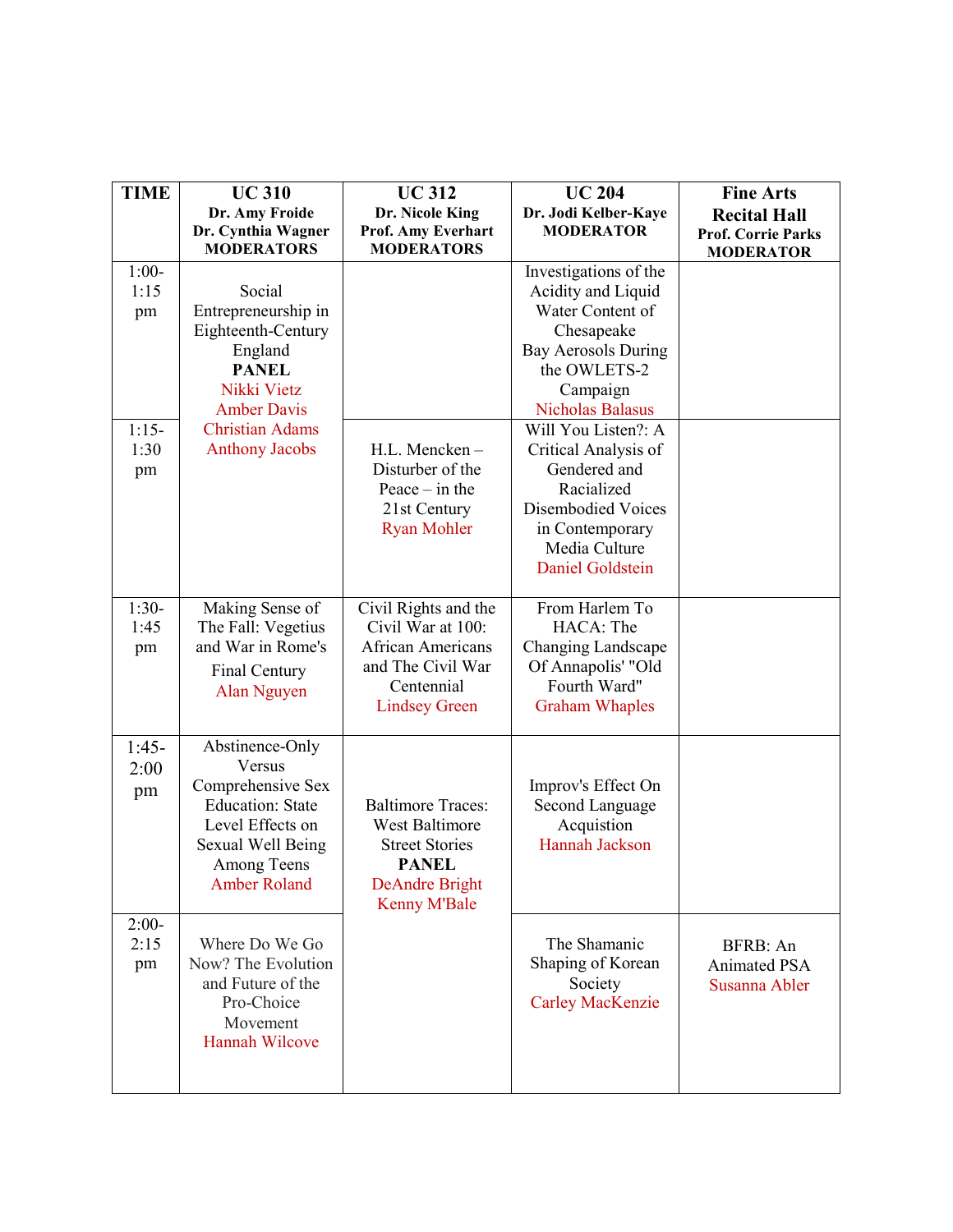| $2:15-$<br>2:30<br>pm | Combating<br>Academic Inequity:<br>A Community Based<br>Approach to<br>Cultivating a Love<br>for STEM Within<br>Students of<br>Color<br>Shadia Musa              | From Crime Scene to<br>Tourist Attraction:<br>The Evolution of<br>Ford's Theatre, 1865-<br>2019<br><b>Jeanette Richardson</b> | Antacids: The<br>Gateway Drug?<br><b>Eric Vogt</b>                                                             | What You Mean to<br>Me<br><b>John Martinez</b>                     |
|-----------------------|------------------------------------------------------------------------------------------------------------------------------------------------------------------|-------------------------------------------------------------------------------------------------------------------------------|----------------------------------------------------------------------------------------------------------------|--------------------------------------------------------------------|
| $2:30-$<br>2:45<br>pm | An Evolutionary<br>Algorithm to<br>Reverse-Engineer<br>Tumor Sub-Clonal<br>Dynamics and<br>Predict Optimal<br><b>Treatment Targets</b><br><b>Caroline Larkin</b> | The Beast's Burden:<br>General Benjamin<br><b>Butler and Historical</b><br>Memory<br><b>Ryan Heslin</b>                       |                                                                                                                | Traitor: An<br><b>Animated Short</b><br><b>Julia Blurton-Jones</b> |
| $2:45-$<br>3:00<br>pm | Performance Deficits<br>Across Single and<br>Dual-Task<br>Procedures in<br>College<br>Undergraduate<br><b>Students</b><br><b>Brianna Sirkis</b>                  | <b>Conservative Interest</b><br>in British Fascism in<br>the 1930s<br>Adam Ng                                                 | Antibiotics,<br>Hormones, And<br>Sunscreens In The<br>Choptank River<br><b>Anna Feerick</b>                    | Illusion<br>William Kraft                                          |
| $3:00-$<br>3:15<br>pm | Hip Hop Notation:<br>Developing a Visual<br>Representation of an<br>Aural Art<br><b>Dominic Ellis</b>                                                            | Did You Serve at<br>Antietam? Civil War<br>Veterans 75 Years<br>Later<br>Michelle Oliver                                      | Investigating<br>Mycobacteriophage<br>Gene Function<br><b>Ilzat Ali</b><br><b>Aleem Mohamed</b>                | Nose Job<br><b>Angelo Rayner</b>                                   |
| $3:15-$<br>3:30<br>pm | Letting The LaxKAT<br>out of the Bag:<br>Packaging,<br>Simulation, and<br>Neuroimaging Data<br>Analysis for a<br>Powerful Kernel<br>Test<br>Jeremy Rubin         | Establishing a Three-<br>Dimensional<br>Collagen Based Cell<br>Culture of Human<br>Monocytes<br><b>Blair Landon</b>           | Characterizing the<br>Mechanical<br><b>Oscillatory Properties</b><br>of Nanostructures<br><b>David Fialkow</b> |                                                                    |